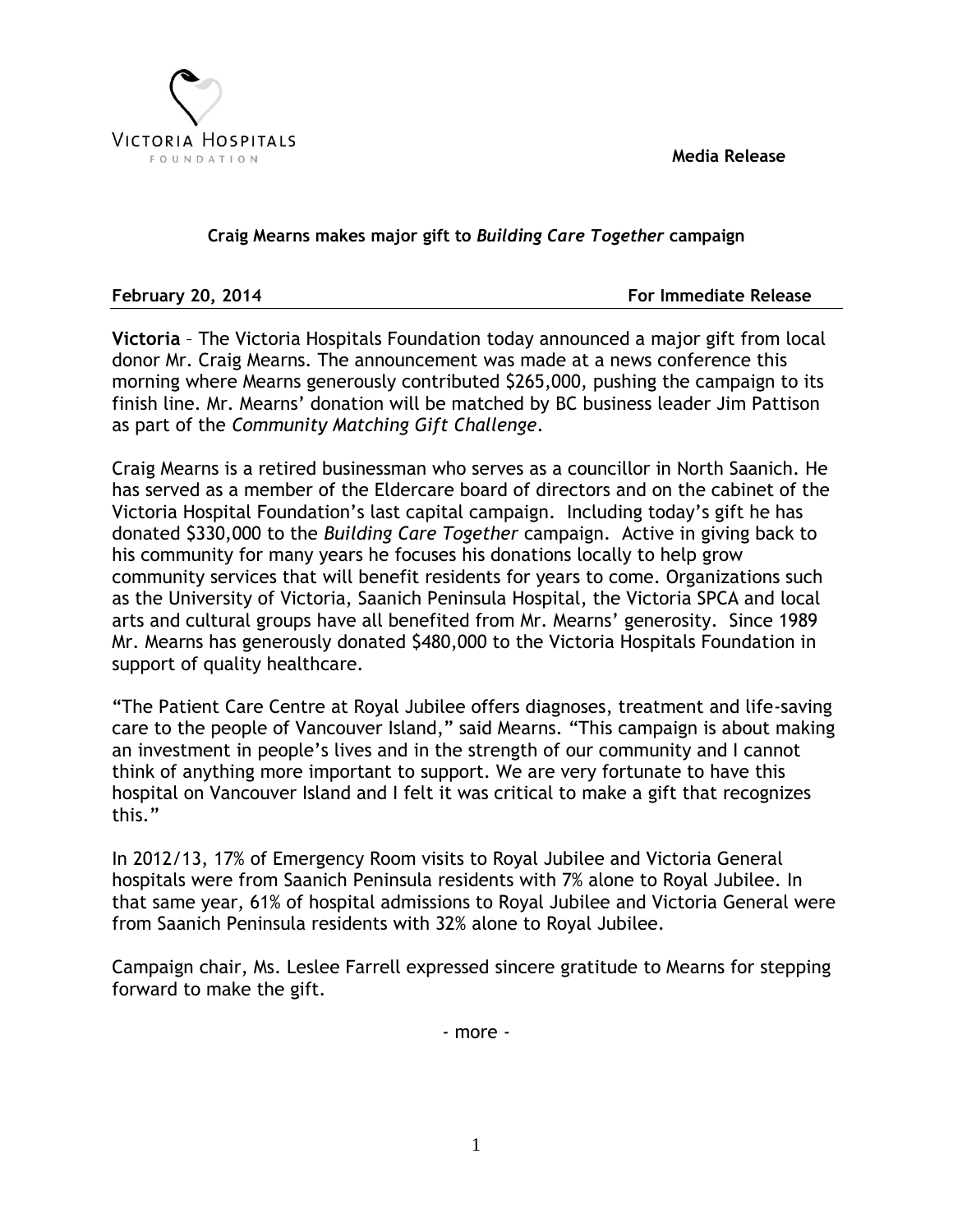"We are so very thankful for the incredible generosity of all the donors who have given to the Patient Care Centre since our campaign began in January of 2011, and we are deeply grateful to Craig Mearns for stepping forward to take us to our goal," said Farrell. "This community has been outstanding and backed us up every step of the way. Craig's gift today is a clear expression of that support and testament that when a community stands together amazing achievements can be realized."

Victoria Hospitals Foundation Board Chair Alan Lowe said, "We are deeply grateful for Craig's incredible gift, and also want to thank the 3,228 donors who saw the importance of helping fund the best tools possible for our medical teams. This community has told us through their philanthropy how deeply they value healthcare, and we are truly grateful. Today we can say we are at \$25 million and counting!"

Leslee Farrell highlighted that gifts will continue to be accepted to the campaign.

"We have been speaking to many people about the importance of this campaign and I know that several are still very interested in giving. I want to make sure they know that every gift given is still so important and helps to provide for the tools and technology that help caregivers deliver excellent health care."

Campaign wrap up celebrations will take place at the end of March, when a final campaign total will be announced. Details regarding the event will be announced in the coming weeks.

Launched in January of 2011 the *Building Care Together* campaign has raised funds for the purchase of leading-edge equipment for the Royal Jubilee Hospital Patient Care Centre. Donors to the campaign have assisted in the purchase of a long list of equipment including Smart Beds, vital signs monitors, telemetry systems and medication safety cabinets, to name a few.

There are many ways to donate to the Victoria Hospitals Foundation including by mail, telephone or online. You can reach the Victoria Hospitals Foundation at 250-519-1750 or online at [www.victoriahf.ca.](http://www.victoriahf.ca/)

**-30-**